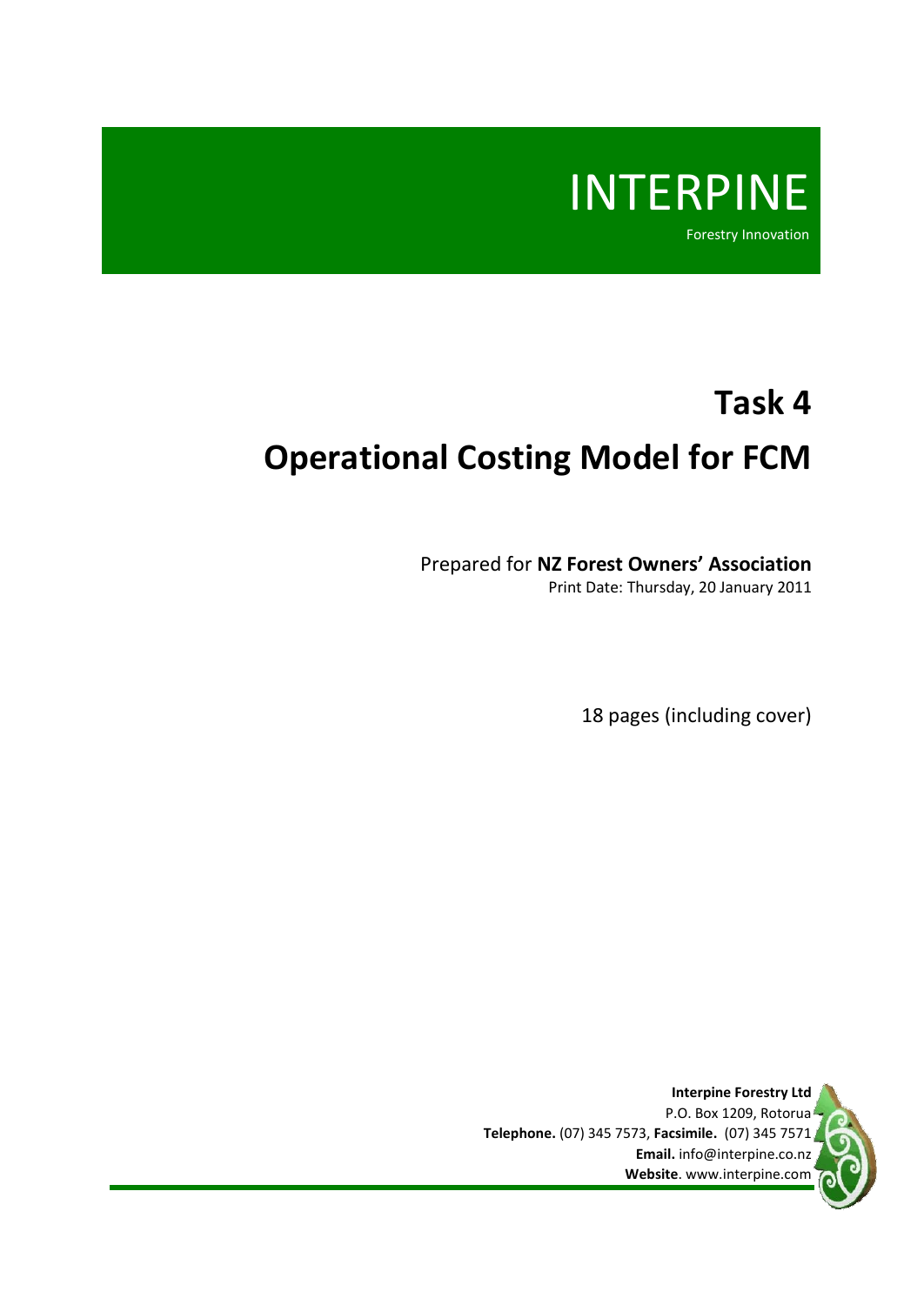# <span id="page-1-0"></span>**1 EXECUTIVE SUMMARY**

Interpine has developed a cost model for the measurement of FCM variables in New Zealand radiata pine forests. The model is based on FCM variable measurement time studies performed during January 2011, and from historical time studies performed by Interpine on inventory.

The time study results showed that across all plot characteristics, age classes, terrain types and all operators, the average time to measure FCM variables was 00:01:48 per tree with a standard deviation of 00:00:44 per tree. Accounting for software management and between-tree travel, the average additional time to measure FCM variables (over and above inventory measurements) is estimated to be 00:01:23 per tree.

Interpine determined that the biggest influence on plot measurement costs is attributable to the time it takes to travel between plots. When these times are short (e.g. 15 mins), the addition of FCM variable measurement can reduce plot rates by up to 35%. If they are large (e.g. 3 hours), the addition of FCM variable measurement can reduce daily plots rates by approximately 11%.

Interpine assessed the potential costs of measuring the existing 16km by 8km nationwide LUCAS grid. The results are provided below:

| <b>COST SUMMARY</b>             | <b>No FCM</b> | <b>FCM and Inventory</b> | <b>FCM Only</b> |
|---------------------------------|---------------|--------------------------|-----------------|
| Plot Rate                       | 1.7           | 1.6                      | 1.7             |
| <b>Plot Measurement Costs</b>   | \$50,400.00   | \$53,600.00              | \$50,400.00     |
| <b>Disbursement Costs</b>       | \$77,276.00   | \$80,684.00              | \$77,276.00     |
| <b>Re-measurement Costs</b>     | \$-           | \$20,142.60              | \$19,151.40     |
| <b>Audit Costs</b>              | \$12,767.60   | \$13,428.40              | \$-             |
| <b>Project Management Costs</b> | \$14,044.36   | \$16,785.50              | \$14,682.74     |
| <b>FCM Calibration Costs</b>    | \$-           | \$12,900.00              | \$12,900.00     |
| Data Management Costs           | \$23,400.00   | \$23,400.00              | \$23,400.00     |
| <b>TOTAL</b>                    | \$177,887.96  | \$220,940.50             | \$197,810.14    |

Please review the attached spread sheet (FCM Cost Model.xlsx) for a workable model on FCM measurement costs.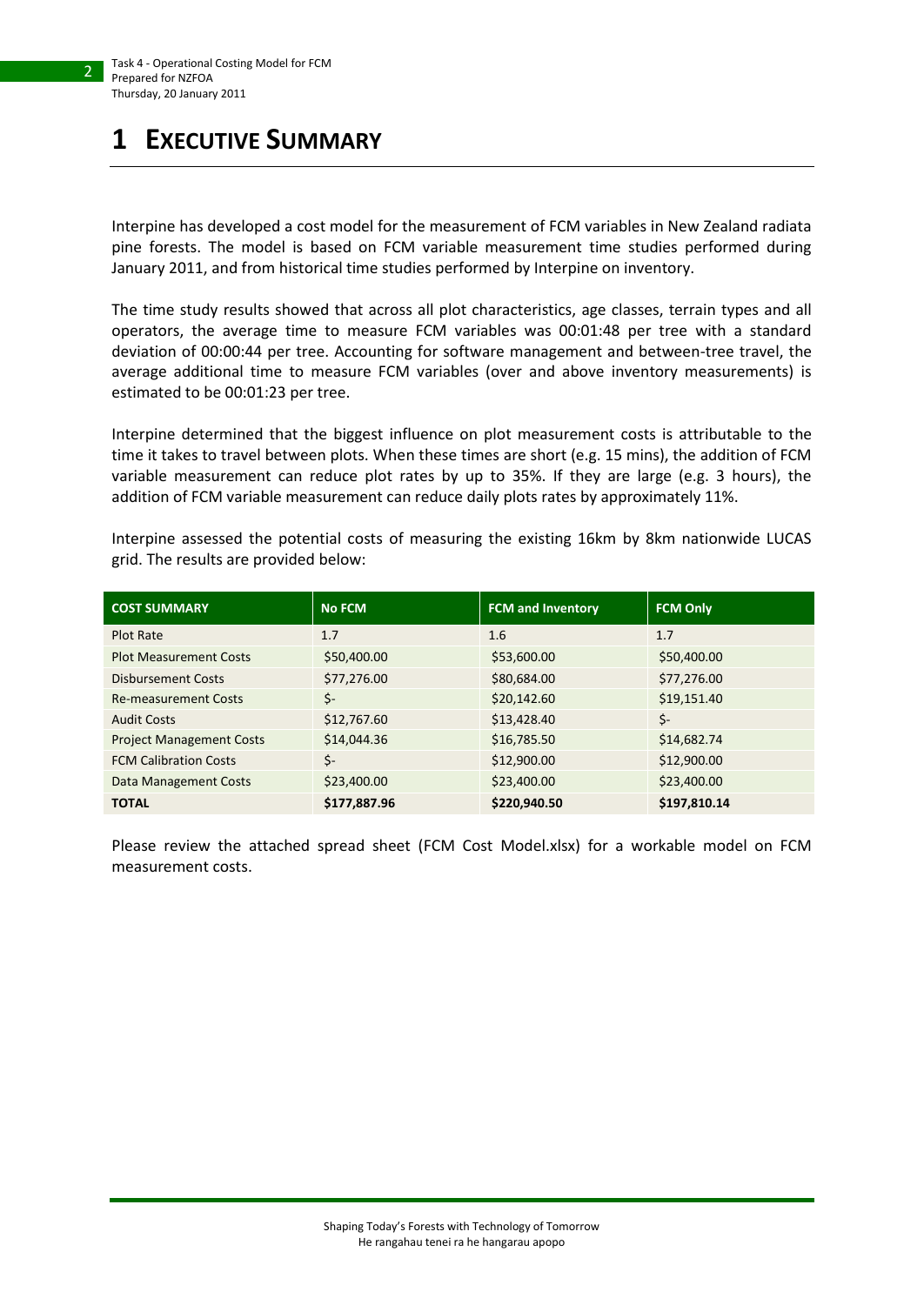# <span id="page-2-0"></span>**2 CONTENTS**

| 1                                                                                   |  |
|-------------------------------------------------------------------------------------|--|
| 2                                                                                   |  |
| 3                                                                                   |  |
| 4                                                                                   |  |
| 4.1                                                                                 |  |
| 4.1.1                                                                               |  |
| 4.2                                                                                 |  |
| 4.3                                                                                 |  |
| 5                                                                                   |  |
| 5.1                                                                                 |  |
| 5.2                                                                                 |  |
| 5.3                                                                                 |  |
| 5.4                                                                                 |  |
| 5.5                                                                                 |  |
| 5.6                                                                                 |  |
| 6                                                                                   |  |
|                                                                                     |  |
| 6.1<br>6.2                                                                          |  |
| 6.2.1                                                                               |  |
| 6.2.2                                                                               |  |
| 6.2.3                                                                               |  |
| 6.2.4                                                                               |  |
|                                                                                     |  |
| 7                                                                                   |  |
|                                                                                     |  |
|                                                                                     |  |
|                                                                                     |  |
|                                                                                     |  |
|                                                                                     |  |
|                                                                                     |  |
| TABLE 4 - PLOT MEASUREMENT ASSUMPTIONS - LUCAS INVENTORY PROGRAMME EXAMPLE  14      |  |
| TABLE 5 - DISBURSEMENT ASSUMPTIONS - LUCAS INVENTORY PROGRAMME EXAMPLE 14           |  |
|                                                                                     |  |
| TABLE 7 - PLOT MEASUREMENT ASSUMPTIONS - NATIONWIDE INVENTORY PROGRAMME EXAMPLE  15 |  |
| TABLE 8 - DISBURSEMENT ASSUMPTIONS - NATIONWIDE INVENTORY PROGRAMME EXAMPLE 15      |  |
| TABLE 10 - PLOT MEASUREMENT ASSUMPTIONS - REGIONAL INVENTORY PROGRAMME EXAMPLE 16   |  |
| TABLE 11 - DISBURSEMENT ASSUMPTIONS - REGIONAL INVENTORY PROGRAMME EXAMPLE 16       |  |
|                                                                                     |  |
| TABLE 13 - PLOT MEASUREMENT ASSUMPTIONS - LOCALISED INVENTORY PROGRAMME EXAMPLE  16 |  |
| TABLE 14 - DISBURSEMENT ASSUMPTIONS - LOCALISED INVENTORY PROGRAMME EXAMPLE  17     |  |
|                                                                                     |  |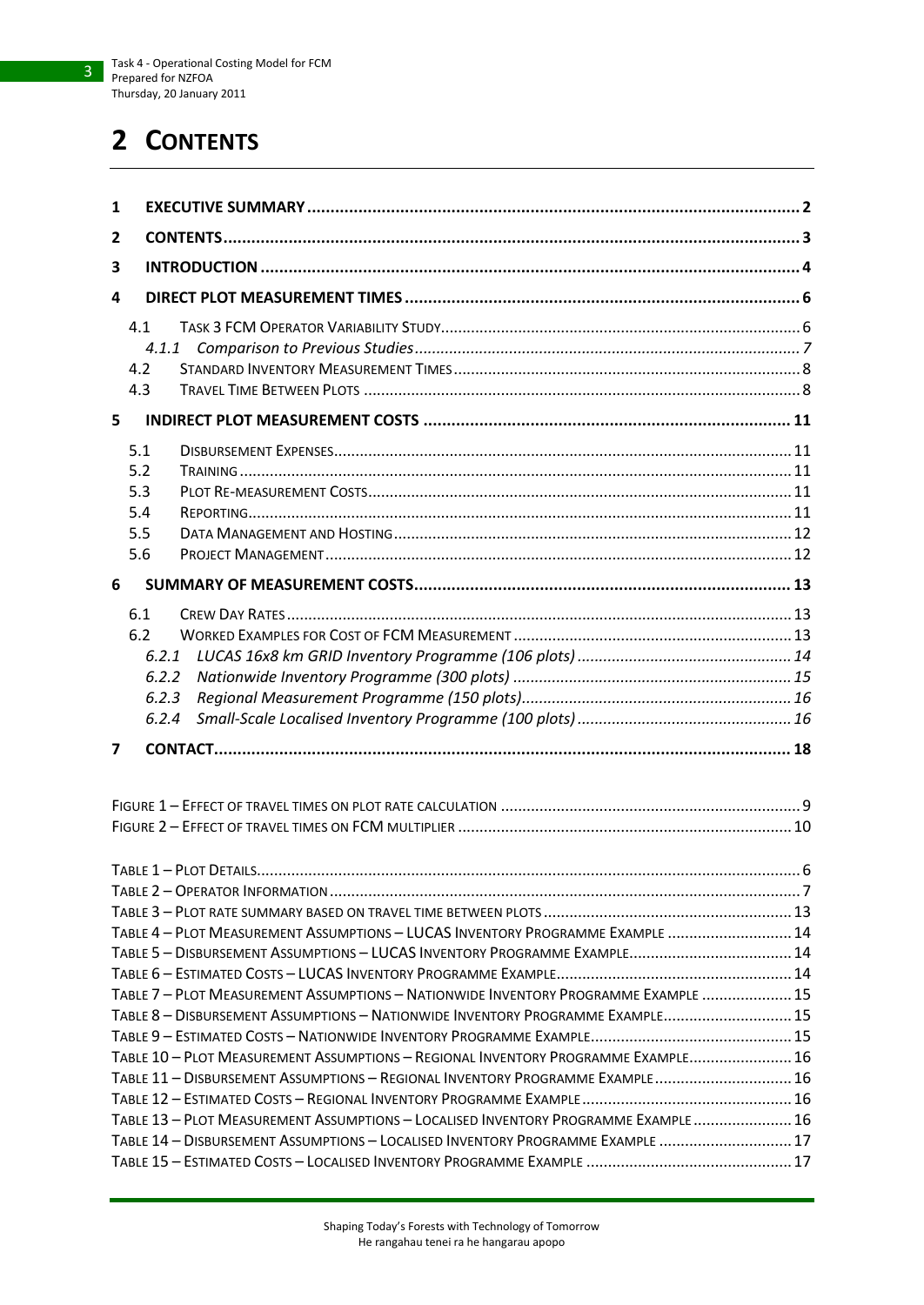# <span id="page-3-0"></span>**3 INTRODUCTION**

Interpine Forestry Ltd (Interpine) was engaged by the New Zealand Forest Owners' Association (NZFOA) to provide an operational cost model for the on-going measurement of forest condition monitoring (FCM) survey plots. The information provided in this report is built on earlier work provided by Interpine to the NZFOA, which details an FCM sampling strategy approach and estimate of sampling costs.

In mid-2010 Interpine was engaged by NZFOA to conduct FCM measurements on the national LUCAS<sup>1</sup> plantation inventory plots. The FCM measurements coincided with the LUCAS measurement programme to both reduce costs and provide synergistic opportunities for data analysis (e.g. LiDAR correlation to FCM measurements). This was the first such survey of its type in New Zealand that focused on a systematic measurement of crown condition. In total, approximately 190 plots were assessed with the final dataset being provided to the NZFOA in October 2010.

Subsequent to the collection of FCM data from LUCAS plots, it was realised that the NZFOA would need a more comprehensive and up-to-date understanding of the costs involved with measuring FCM plots in New Zealand to continue the programme. NZFOA's plan is to implement an on-going FCM programme to provide useable long-term time-series data on the condition of the New Zealand plantation estate. While the LUCAS measurement programme provided an excellent starting point for the FCM programme, the NZ Ministry for the Environment has indicated a finite level of on-going funding for the project. This means that the NZFOA may need to continue FCM measurements without the support of the LUCAS programme. In addition, the FCM measurement survey implemented in 2010 focuses solely on reporting at a national level inventory. The NZFOA has indicated that individual forest owners/managers may wish to implement the survey at a regional level and thus are interested in the costs of doing so.

With this in mind, the analysis and costing models provided in this report have been tailored to address the mandate of the NZFOA and the intentions to identify cost structures for implementing on-going FCM measurements both nationally and regionally. The key components of the costing model developed by Interpine are based on the FCM techniques and procedures described in the FCM Data Collection Manual V2<sup>2</sup>. In this report, Interpine has explored FCM operational costs if they were being measured:

- 1. As a standalone survey;
- 2. As part of the LUCAS measurement programme;
- 3. As part of a  $PSP<sup>3</sup>$  measurement programme;
- 4. Across a national level programme; and
- 5. Across a regional/forest level programme.

Interpine has based this cost analysis on a variety of data sources. More specifically, Interpine has focused the cost analysis from data collected during the 2010 LUCAS survey and from operational

**.** 

<sup>&</sup>lt;sup>1</sup> Land Use and Carbon Analysis System

 $<sup>2</sup>$  The FCM Data Collection Manual was developed by Interpine in 2010 according to international FCM data collection</sup> procedures and the work of Scion Research. Updates to the manual are being implemented according to lessons learned during the 2010 LUCAS measurement programme. These updates will be released in "Version 2" of the manual. At the time of writing this report, Version 2 was still being written.

<sup>3</sup> Permanent Sample Plots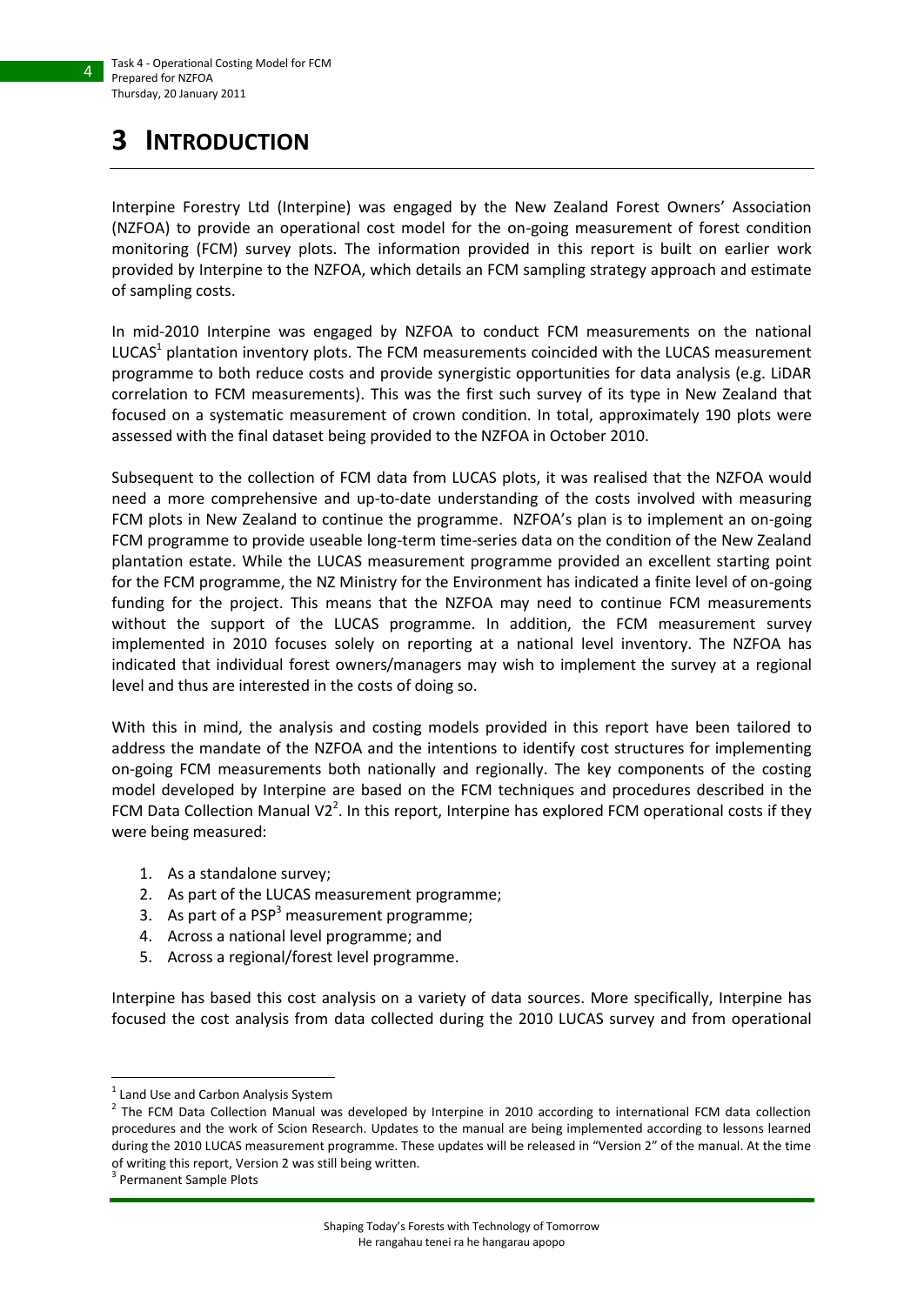**.** 

trials implemented as part of "Task 3" of the post inventory FCM follow up work<sup>4</sup>. Additional information has been garnered from Interpine's extensive experience in the field and, in particular, Interpine's involvement with the LUCAS project.

The analysis in this report has been designed to provide the reader with sufficient information to make their own decisions on the potential costs of initiating an FCM programme, either standalone or in conjunction with another forest mensuration programme. Interpine has provided an accompanying spread sheet which enables the user to identify plot rate estimates and to determine and approximate operation cost depending on the size of the programme.

Please note that Interpine has a commercial sensitivity to providing actual information regarding the costs of plot measurement, particularly for PSP and LUCAS plot measurement. Because of this, Interpine has been deliberate in providing non-FCM plot measurement information at a broad level.

To build an operational cost model for forest mensuration and FCM, Interpine has separated the model into two components; direct plot measurements costs, and other indirect costs associated with plot measurements. The former costs are almost entirely dictated by the time it takes to locate and measure plots, while the latter costs will depend on the complexity of the inventory programme and the additional requirements needed to ensure crews have the adequate resources to complete their tasks (e.g. training). The following structure of this report reflects the separation in analysis, and provides a summary model in conclusion with worked examples.

 $^4$  Task 3 involves the implementation and study of the factors that contribute to FCM measurement variability. Part of the study involves the field measurement of FCM plots by different operators enabling time series analysis of FCM measurement activities.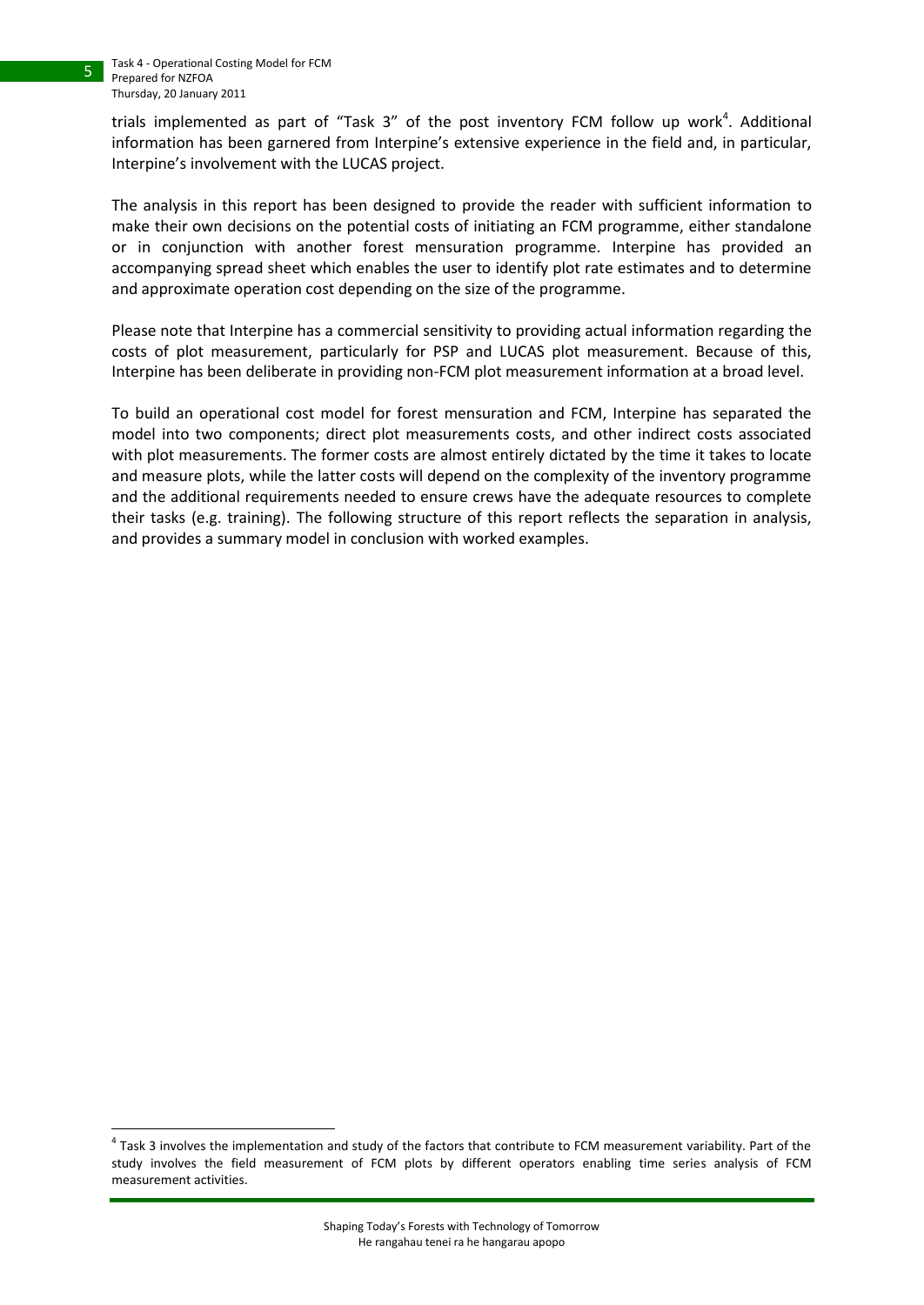# <span id="page-5-0"></span>**4 DIRECT PLOT MEASUREMENT TIMES**

This section is focused on the time it takes to record plot measurements, with specific attention to the plot measurement information recorded by Interpine in historical inventory trials and the Task 3 FCM operator variability study. Plot measurement costs are effectively dictated by plot rates (number of plots per day) and the size of a given inventory programme. The indirect costs of plot measurement are provided in Section [5](#page-10-0) while a summary of the plot measurement costs is provided in Section [6.](#page-12-0)

# <span id="page-5-1"></span>**4.1 TASK 3 FCM OPERATOR VARIABILITY STUDY**

The Task 3 FCM Operator Variability Study was designed to investigate the measurement variation that occurs between three different operators measuring the same FCM variables. The study also provided the opportunity to identify the time it takes to record FCM parameters for individual trees.

Three plots were selected from each of the three age classes  $0 - 9$  years,  $10 - 18$  years, and  $19+$ years. This pattern was repeated across three separate forest areas in the central north island giving a total of 27 plot locations. Each plot location was measured three times by separate operators giving a total target of 81 forest condition plot measurements.

Tree measurement times were recorded using in-built time stamp functionality in the PLOTSAFE data capture software. The time stamp would start once a tree was established (opened in the software) and stopped when the tree was finished and saved. This process provided time study information that was used to extrapolate statistical information on the average time taken to record FCM variables for trees.

The information collected from Task 3 was supplemented by interviewing the data collection manager and data collection teams about the additional time taken to record FCM variables during the 2010 LUCAS Measurement program. The objective of the time study was to determine the average time it took to measure FCM variables for each tree. This information was used to produce an FCM multiplier that can be added to other plot types (PSPs) to provide an indication of the additional cost that would be incurred for measurement of FCM.

Due to difficulties in reaching plot locations the scale of the measurement programme was reduced. In total 664 trees were assessed in 18 plots over three days by three operators. Plot information was recorded to identify any particular patterns relating to plot terrain, undergrowth, slash and age class. Plot details are provided in in [Table 1.](#page-5-2)

| <b>CMS Plot ID</b> | <b>Age Class</b> | Undergrowth | <b>Terrain</b> | <b>Slash</b> | <b>Road Access</b> | Windthrow |
|--------------------|------------------|-------------|----------------|--------------|--------------------|-----------|
| <b>CY68</b>        | 3                | Heavy       | Flat           | Heavy        | Good               | High      |
| CZ65               | 3                | Light       | Flat           | Light        | Good               | Low       |
| CZ66               | 3                | Light       | Flat           | Light        | Good               | Low       |
| C <sub>267</sub>   | 3                | Medium      | Flat           | Medium       | Good               | Low       |
| <b>DA62</b>        | $\mathcal{P}$    | Medium      | Rolling        | Medium       | Good               | Low       |
| <b>DA64</b>        | $\mathbf 1$      | Light       | Flat           | Light        | Good               | Low       |
| <b>DA65</b>        | 1                | Light       | Flat           | Light        | Poor               | Low       |
| DA66               | $\mathbf{1}$     | Light       | Flat           | Light        | Good               | Low       |

#### <span id="page-5-2"></span>*Table 1 – Plot Details*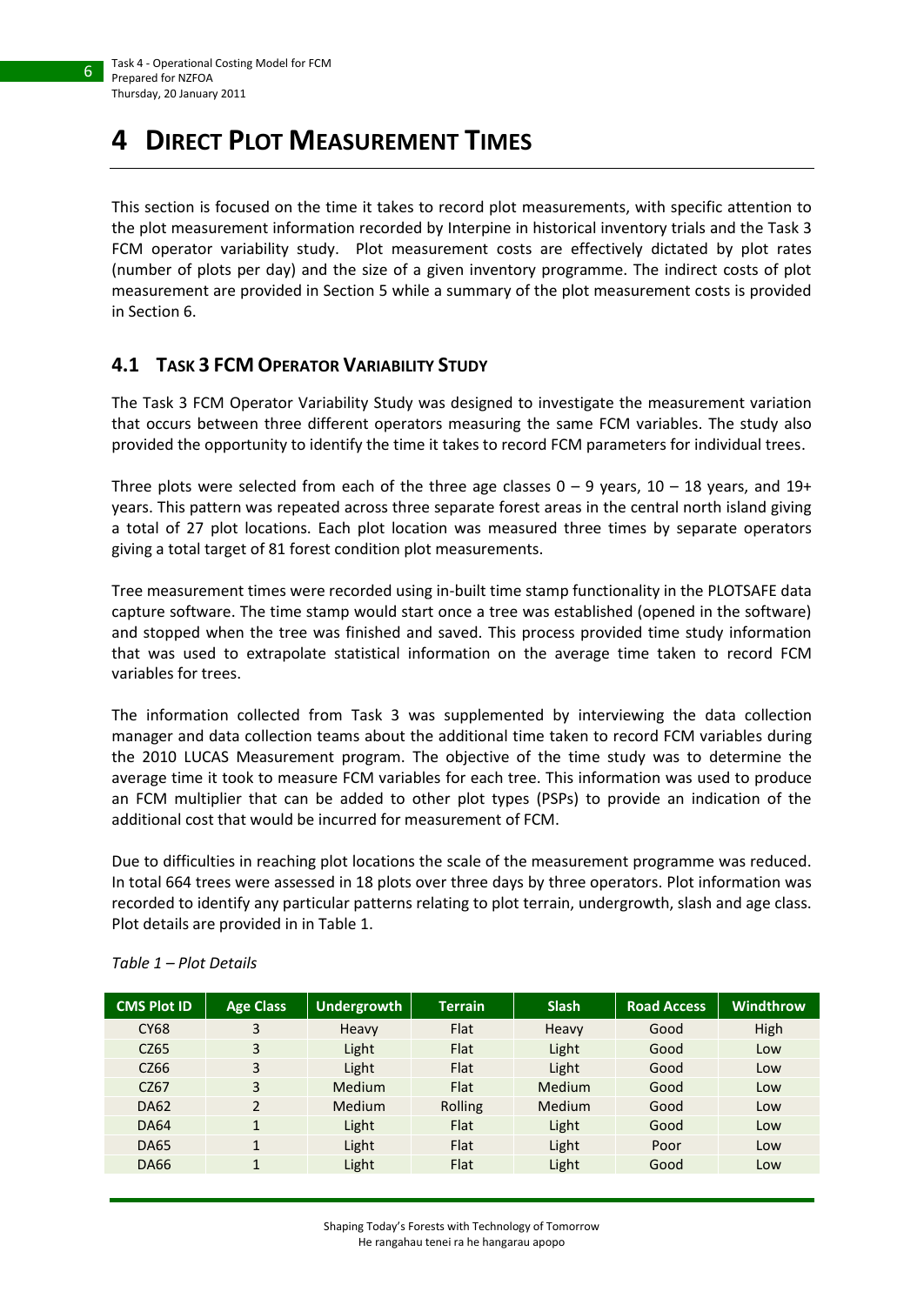Task 4 - Operational Costing Model for FCM Prepared for NZFOA

7

| <b>DB62</b>      | 3              | Light  | Flat    | Light  | Good | Low           |
|------------------|----------------|--------|---------|--------|------|---------------|
| <b>DB65</b>      | $\overline{2}$ | Medium | Flat    | Heavy  | Good | <b>Medium</b> |
| DB <sub>66</sub> | 2              | Heavy  | Flat    | Heavy  | Good | <b>Medium</b> |
| <b>DC61</b>      | $\mathbf 1$    | Light  | Flat    | Light  | Good | Low           |
| <b>DC63</b>      | $\overline{2}$ | Heavy  | Flat    | Heavy  | Good | <b>Medium</b> |
| <b>DC64</b>      | 3              | Medium | Flat    | Light  | Good | Low           |
| <b>DC65</b>      | $\mathbf{1}$   | Light  | Steep   | Light  | Good | Low           |
| DD <sub>60</sub> | 1              | Medium | Rolling | Medium | Poor | <b>Medium</b> |
| <b>DD61</b>      | $\overline{2}$ | Medium | Rolling | Light  | Good | <b>Medium</b> |
| <b>DD62</b>      | 2              | Medium | Steep   | Light  | Good | Medium        |
|                  |                |        |         |        |      |               |

Interpine could not identify any statistically discernable difference in measurement times as a result of age, hindrance, terrain, or slash debris. The major difference in measurement came from operator three, who was significantly quicker than operators one and two<sup>5</sup> (see [Table 2\)](#page-6-1).

#### <span id="page-6-1"></span>*Table 2 – Operator Information*

| <b>Operator</b> | <b>Average Time</b><br>(hh:mm:ss) | <b>Standard Deviation</b><br>(hh:mm:ss) |
|-----------------|-----------------------------------|-----------------------------------------|
|                 | 00:01:59                          | 00:00:38                                |
|                 | 00:02:04                          | 00:00:48                                |
|                 | 00:01:21                          | 00:00:30                                |

Across all plot characteristics, age classes, terrain types and all operators the average time per tree was 00:01:48 with a standard deviation of 00:00:44. Interpine has determined that approximately 25 seconds per tree is required for opening the tree in PLOTSAFE<sup>6</sup> and finding the appropriate tree bearing for measurement. This assumption is based on discussions with the field crews involved in the operational trials.

To determine the costs of plot measurement with standalone FCM variables, an average tree measurement time of 00:01:48 per tree was used in the cost analysis. In the case of determining the additional time for FCM measurement over and above standard inventory (PSP) measurements, 25 seconds is removed. This results in an average tree measurement time of 00:01:23. In both instances, it is assumed that the FCM measurements take place within existing plots with marked trees and no requirement for plot establishment.

#### <span id="page-6-0"></span>*4.1.1 Comparison to Previous Studies*

1

Productivity figures published by Bulman (2008) state that on average it takes 9.8 minutes per plot to assess and record all variables for one plot of 25 young trees (23.52 seconds per tree). Mid rotation stands take 11.3 minutes per plot (27.12 seconds per tree) and final-crop stands only took 9.2 minutes per plot (22.08 seconds per tree). This time study was carried out on only one assessor but over a period of two years of monthly measurements.

The variables measured Bulman (2008) include: crown transparency, shoot dieback, general health, colour, stem visibility, resin bleeding, *Dothistroma*, *Cyclaneusma*, yellowing and crown depth. These measurements were similar to the Task 3 trial, as defined by the FCM Data Collection Manual V2.

<sup>&</sup>lt;sup>5</sup> Confirmed by a simple t-test investigating the difference between two means at the 95% confidence level.

 $6$  PLOTSAFE is a field data capture software developed specifically for forest inventory.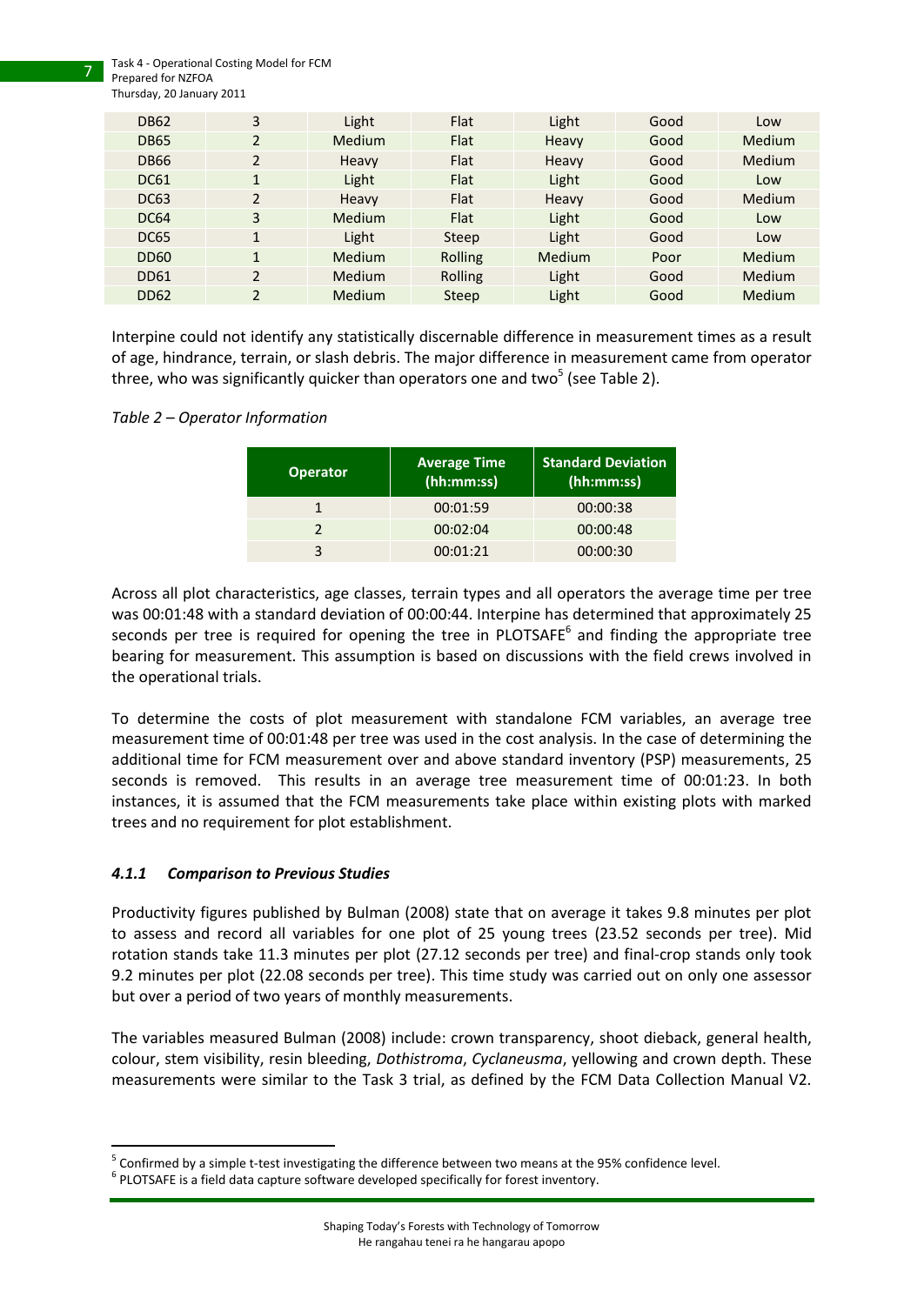The main difference is that the Task 3 trial included defoliation<sup>7</sup> measurements and also a measure of the height of the assessable crown included in the defoliation assessment.

The results show the Task 3 measurement times to be considerably higher than the figures published by Bulman (2008) when measuring similar variables. While the Bulman figures are much lower, the processes and training that lead to the collection of the data was considerably different. At the time of measurement, Bulman was a highly experienced measurer of the FCM variables who revisited the plots on a regular basis. Interpine believes the methodology employed as part of Task 3 is more representative of the time it takes to record FCM variables given the commercial nature of the measurement methods.

The figures provided by Bulman (2008) and Interpine are in stark contrast to the 8.0 minutes per tree taken in the British FCM systems to assess 28 different forest condition variables.

### <span id="page-7-0"></span>**4.2 STANDARD INVENTORY MEASUREMENT TIMES**

Interpine has conducted internal studies on the time taken to measure trees in standard inventory plots. Depending on the variables required, it is expected that the measurement of plots takes between 00:18:50 and 00:35:03 per plot of between 00:01:15 and 00:02:23 per tree (average 00:01:47 per tree). The measurement times are based on basic PHI inventory measurement techniques for repeat measurement plots with a target number of trees between 10 and 20. Interpine notes that the measurement times per tree in PHI inventory are similar to those for PSPs.

Based on the information collected in Task 3, and from information collected in earlier studies by Interpine, the inclusion of FCM measured variables into a standard plot measurement programme would increase average tree measurement times by approximate one 00:01:23 or 00:27:40 per plot. When considering the time taken to measure inventory plots, the estimated time taken to measure inventory plots with the inclusion of FCM variables would be between 00:02:38 and 00:03:46 per tree (average of 00:03:10 per tree). The total plot measurement time for a plot of 20 trees is estimated to be between 00:52:34 and 01:15:15 (average of 01:03:20).

### <span id="page-7-1"></span>**4.3 TRAVEL TIME BETWEEN PLOTS**

The largest variation in the total day rates for plot measurement is the time taken to travel between plots. This is a difficult variable to estimate as it depends on the forest type, topography, roading, undergrowth, slash (i.e. thinnings), and (most importantly) distance. The trials conducted by Interpine on standard PHI measurements show an approximate 25 minute interval between plots. This is based on a walking distance of between 150 and 200 metres and includes locating of the plot centre.

The chart provided in [Figure 1](#page-8-0) shows the effect of increased travel time on the plot rate calculation. This assumes a nine hour working day, 20 minutes set- up and pack up time, a tree stocking of 20 stems per hectare, and average plot measurement times discussed in [4.1](#page-5-1) and [4.2.](#page-7-0)

As the chart is for illustration purposes, the calculation does not round the plot rate down to the nearest whole number. Please note however; it is not common practice for measurement crew to leave an unfinished plot at the end of a work day, nor is it common practice to start a new plot if it is known that the plot will not be finished.

 7 Defoliation is described as the amount of needle loss in the assessable crown as compared to a reference tree. It differs slightly to Crown Transparency providing an alternative measurement of crown health.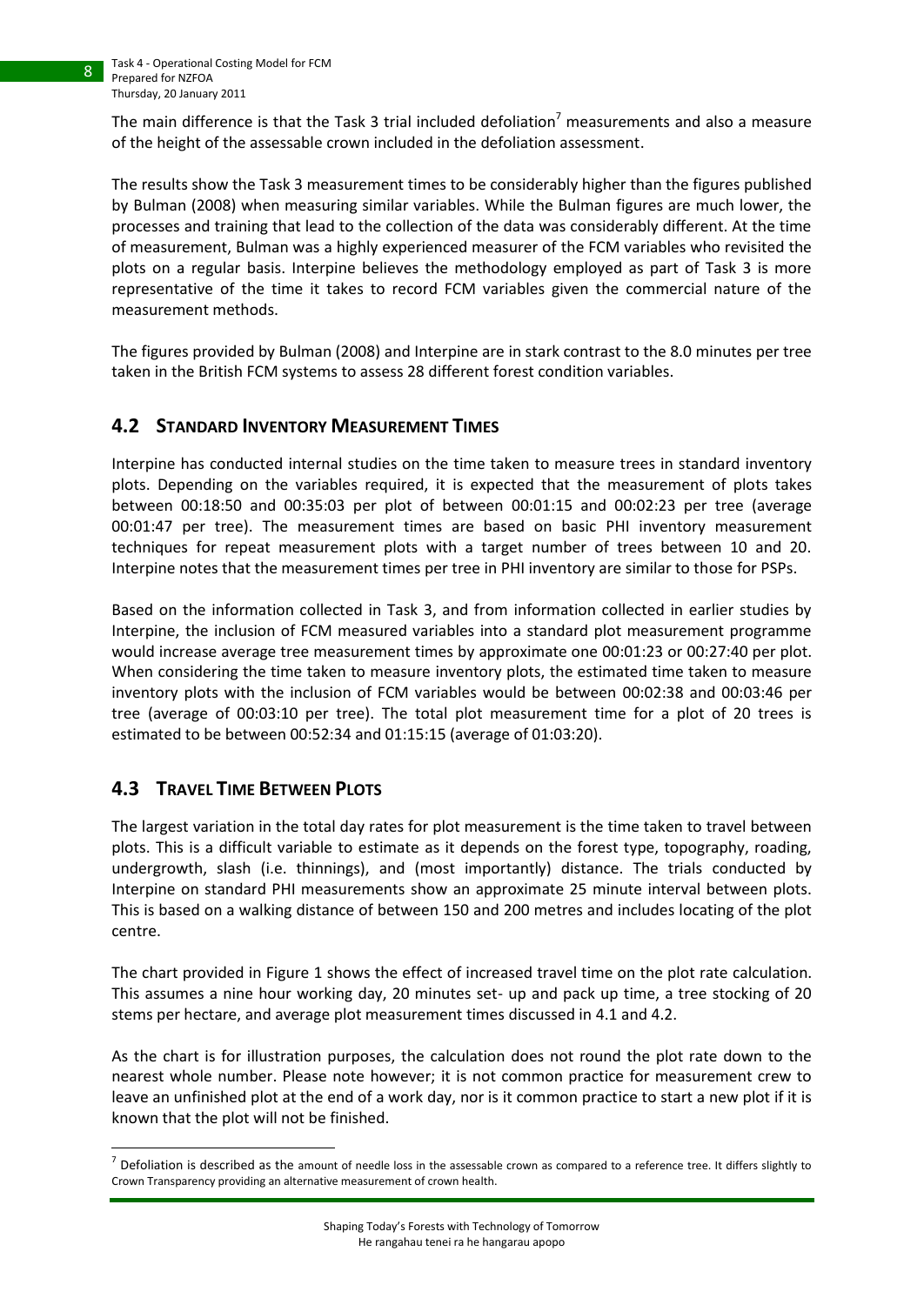As expected, when the time travelled between plots increases, the number of plots per day for each measurement type converges. This is because the fixed time associated with between-plot travel becomes so large reducing the influence of the actual within-plot measurement time on the day rate.



#### <span id="page-8-0"></span>*Figure 1 – Effect of travel times on plot rate calculation*

The time taken to travel between plots also has a significant effect on the influence that the measurement of FCM variables has on standard plot measurement times (FCM multiplier). In this instance, the FCM multiplier is represented by the percentage reduction in plot rate that results from introducing FCM variables into an inventory programme.

The effect of travel times between plots on the FCM multiplier is illustrated i[n Figure 2.](#page-9-0) As expected, the FCM multiplier has a much reduced impact on plot rates when there is considerable travel time between plots. This shows that for large inventories with long travel distances (such as the LUCAS project), the impact of measuring FCM variables would result in an approximate 11% reduction in daily plot rates.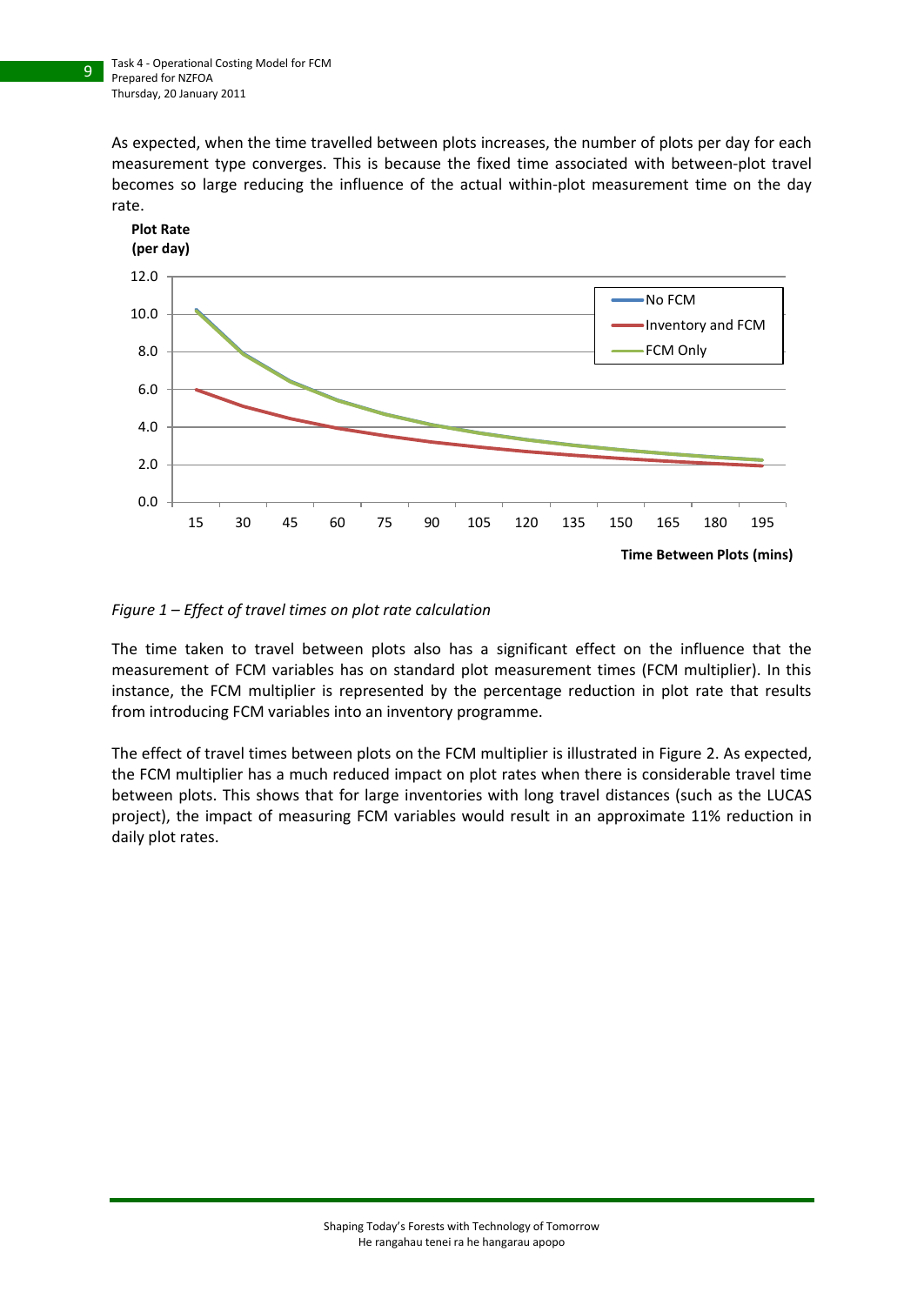

<span id="page-9-0"></span>*Figure 2 – Effect of travel times on FCM multiplier*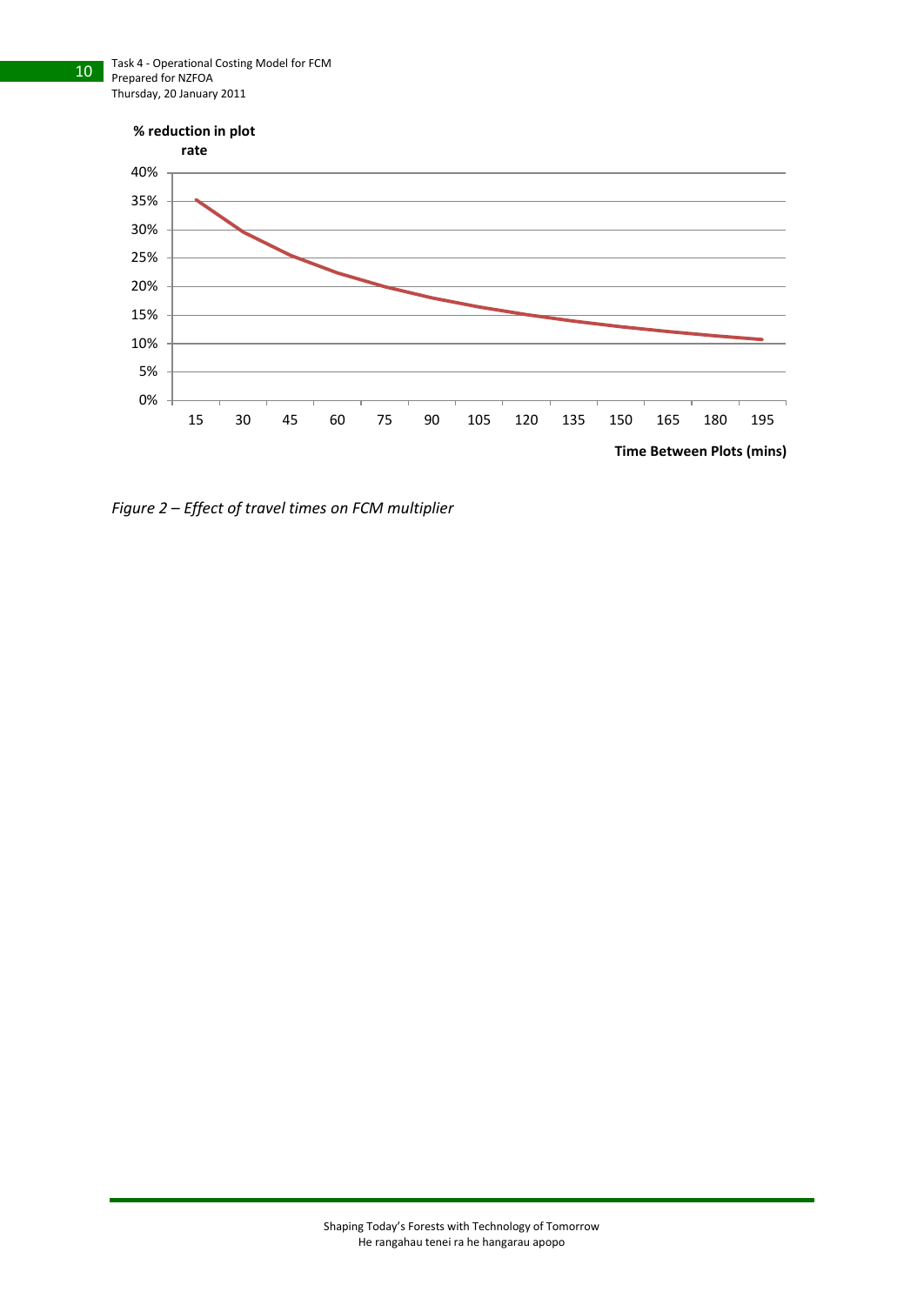# <span id="page-10-0"></span>**5 INDIRECT PLOT MEASUREMENT COSTS**

In addition to plot measurement costs, this section provides an indication of the additional costs involved with implementing an FCM programme. To run a measurement programme such as the one discussed in this report the following cost components need to be considered when developing a budget:

- Disbursement Expenses;
- Training and Calibration;
- Plot Re-measurement
- Reporting:
- Data Management and Hosting; and
- Project Management.

### <span id="page-10-1"></span>**5.1 DISBURSEMENT EXPENSES**

Disbursement expenses will vary considerably depending on the scale and location of the project. Things to consider are flights, vehicle hire (at destination), vehicle running, accommodation and away allowances.

## <span id="page-10-2"></span>**5.2 TRAINING**

Annual training and calibration of field assessors is widely regarded as an extremely important exercise for reducing "between-assessor" variability. It is recommended that each assessor of FCM variables undertake at least one week of training prior to the commencement of any FCM programme (Bulman, 2008). The costs of training would include crew costs (approximately \$700 per day) and trainer costs (approximately 1,500 per day).

#### <span id="page-10-3"></span>**5.3 PLOT RE-MEASUREMENT COSTS**

The independent re-measurement of a plot subset is important to the success of any FCM programme being undertaken. Re-measurement information is integral to providing an understanding of the FCM information quality (between operator variability), proving an understanding of whether more calibration is required on future measuring programmes. Remeasurement work would need to be undertaken by a crew that is different from the one that carried out the primary assessment. In previous reports it was advised that at least 18 plots of a national system should be "blindly" re-measured. If the same productivity and daily costs are assumed for re-measurement, then the cost of the repeat measurement programme would increase measurement and disbursement costs by approximately 15%.

### <span id="page-10-4"></span>**5.4 REPORTING**

Specifying the exact reporting requirements for an FCM programme is beyond the scope of this report. However for completeness of this costing analysis it has been estimated that NZFOA should budget around \$10,000 per year for an annual report on the findings of the program. It is important for the long term success of this program that results are communicated to all shareholders annually. NZFOA may also want to publish results internationally.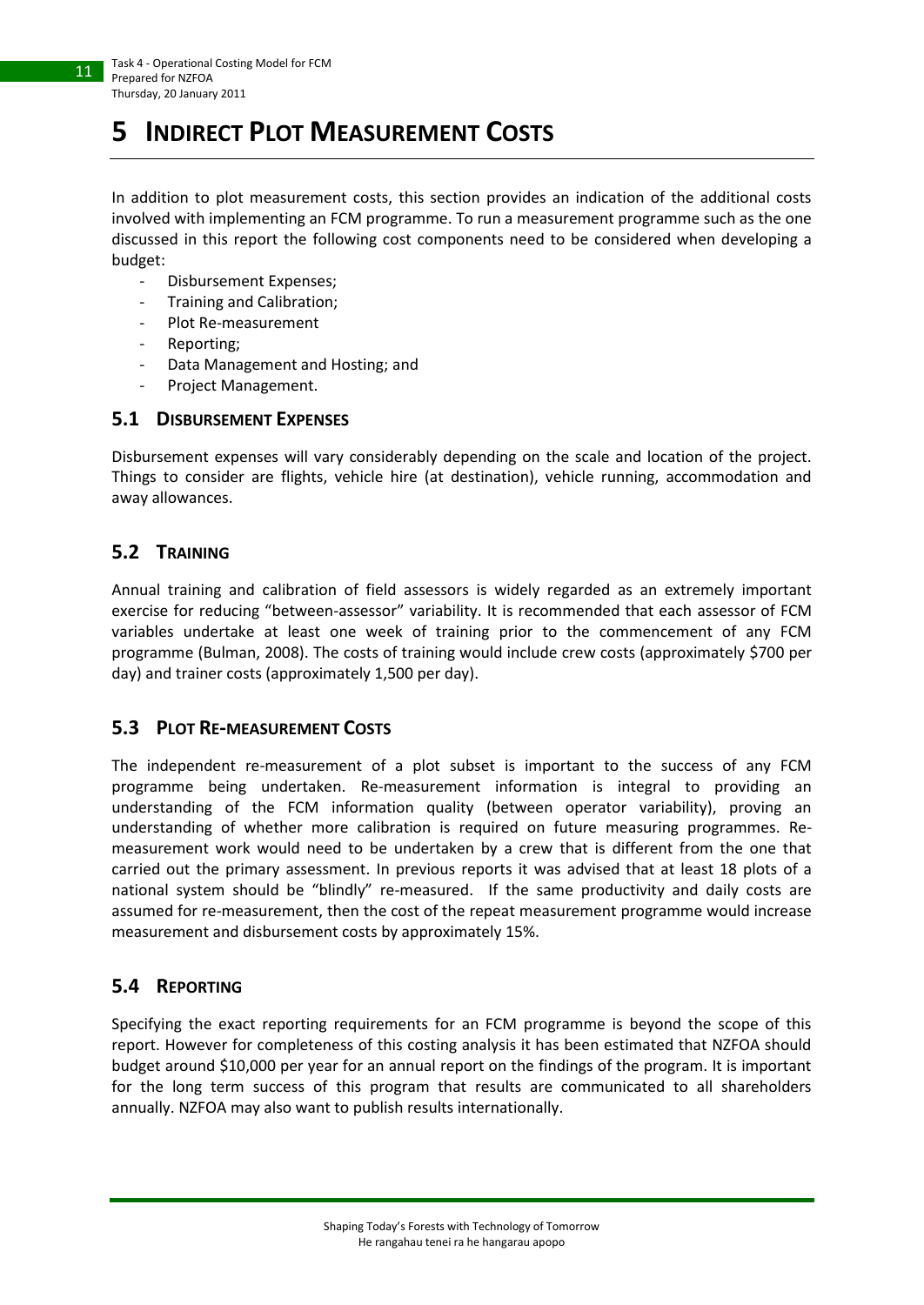### <span id="page-11-0"></span>**5.5 DATA MANAGEMENT AND HOSTING**

A long term monitoring programme would require a database for data warehousing. This database would need to be hosted in manner that would allow users to access and analyse the data. Although calculating the exact cost of data management and hosting for a FCM database is outside the scope of this report, Interpine estimates (based on its experience of hosting similar databases for several clients), that the cost would likely be around \$1,500 to \$2,000 per month. This would include hiring and hosting of server space for a Microsoft SQL database and 10-15 hours data management per month.

## <span id="page-11-1"></span>**5.6 PROJECT MANAGEMENT**

A measurement programme would require some degree of the project management; this cost would be in the order of the 10% of the annual cost.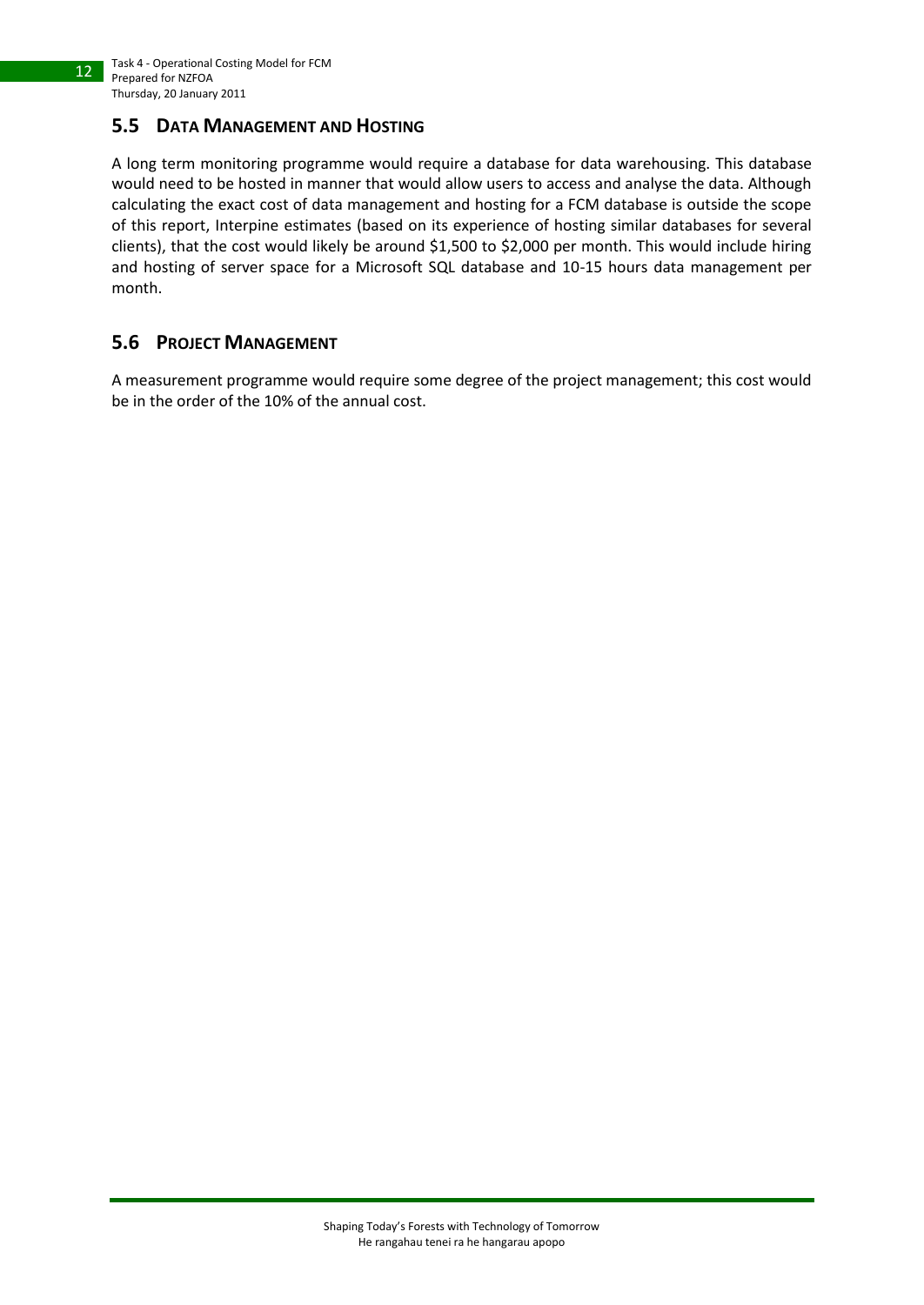# <span id="page-12-0"></span>**6 SUMMARY OF MEASUREMENT COSTS**

Interpine's studies show that the measurement of FCM variables will increase (on average) the time it takes to measure a tree by approximately 00:01:23. However, the most significant factor impacting on plot measurement costs is the time it takes to travel between plots. As Interpine has shown, this also impacts on the significance that additional FCM measurements can have on overall plot measurement costs. As [Table 3](#page-12-3) shows, once the travel time between plots increases to over two hours, the plot rates between measurement of inventory only, inventory and FCM, and FCM only become very similar.

| Time B/W Plot (min) | <b>Inventory Only</b> | <b>Inventory and</b><br><b>FCM</b> | <b>FCM Only</b> | <b>FCM Multiplier</b> |
|---------------------|-----------------------|------------------------------------|-----------------|-----------------------|
| 15                  | 10.3                  | 6.6                                | 10.2            | 35%                   |
| 30                  | 7.9                   | 5.6                                | 7.9             | 30%                   |
| 45                  | 6.4                   | 4.8                                | 6.4             | 26%                   |
| 60                  | 5.4                   | 4.2                                | 5.4             | 22%                   |
| 75                  | 4.7                   | 3.8                                | 4.7             | 20%                   |
| 90                  | 4.1                   | 3.4                                | 4.1             | 18%                   |
| 105                 | 3.7                   | 3.1                                | 3.7             | 16%                   |
| 120                 | 3.3                   | 2.8                                | 3.3             | 15%                   |
| 135                 | 3.0                   | 2.6                                | 3.0             | 14%                   |
| 150                 | 2.8                   | 2.4                                | 2.8             | 13%                   |
| 165                 | 2.6                   | 2.3                                | 2.6             | 12%                   |
| 180                 | 2.4                   | 2.1                                | 2.4             | 11%                   |
| 195                 | 2.3                   | 2.0                                | 2.3             | 11%                   |

#### <span id="page-12-3"></span>*Table 3 – Plot rate summary based on travel time between plots*

Interpine has provided a spread sheet summarising the information provided in this report (FCM Cost Model.xlsx). The sheet allows the user to simulate the costs of their own programme. The plot rate calculation sheet should be used to estimate the plot rate based on the estimated time taken to travel between plots. The plot rates can then be used in the Inventory\_Cost\_Calc worksheet to estimate the costs of the inventory.

# <span id="page-12-1"></span>**6.1 CREW DAY RATES**

The day rate for inventory crews depends on a number of factors including the location of the plot, amount of auxiliary information collected and the skill level required. At the time of writing, the day rate for data collection is approximately \$700 - \$800 per crew. This rate includes two crew members, handheld data capture computer, and GPS unit; it does not include vehicle costs. A limited amount of project management and internal audit is also included in these rates.

# <span id="page-12-2"></span>**6.2 WORKED EXAMPLES FOR COST OF FCM MEASUREMENT**

The following worked examples provide an indication of the expected costs for measuring FCM and inventory programmes across New Zealand radiata pine forests. The information provided in this section is supplementary to the spread sheet costing model that accompanies this report.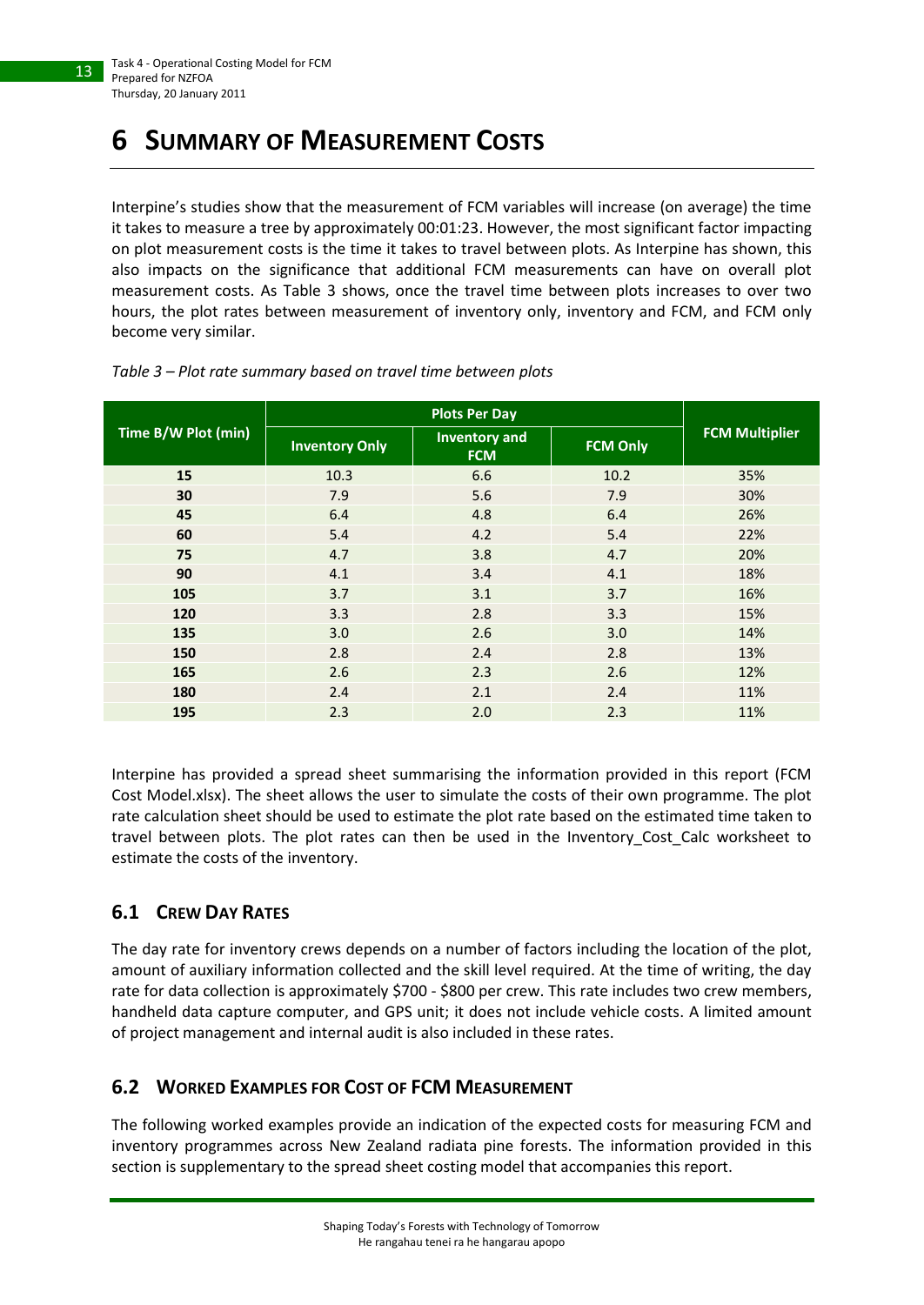The worked examples present the costs for three scenarios. Some important factors to note are:

- Plot rates are based on the plot rate calculations provided in [Table 3;](#page-12-3)
- Input parameters for operational costs are broadly based on Interpine's experience. It is advised that the user of this model conduct their own analysis to verify these costs;
- Crew number are based on completing the programme over a three-four week period;
- Non FCM programmes exclude training and re-measurement costs;
- An audit cost of 10% of plotting costs has been introduced for the auditing of inventory measurements. FCM only plots exclude the costs of audit; and
- The costs shown represent annual costs of repeat measurement on existing plot network. The costs of plot establishment will be higher, particularly for inventory.

Please note that the information presented in this section is designed as a guide to understanding the costs of implementing an FCM programme in New Zealand. It does not represent a quote, nor does it imply the maximum or minimum costs that would be expected to implement such a programme.

### <span id="page-13-0"></span>*6.2.1 LUCAS 16x8 km GRID Inventory Programme (106 plots)*

#### <span id="page-13-1"></span>*Table 4 – Plot Measurement Assumptions – LUCAS Inventory Programme Example*

| <b>PLOT MEASUREMENT</b>   | Rate     | <b>Unit</b>                                |
|---------------------------|----------|--------------------------------------------|
| Number of crew members    | 8        | People                                     |
| Crews                     | 4        | <b>Full crews</b>                          |
| Time between Plots        | 270      | <b>Minutes</b>                             |
| Plot Rate                 | 1.7      | Average plots per day per crew             |
| Size of programme         | 106      | Plots                                      |
| <b>Basic Crew Rate</b>    | \$800.00 | Per day (includes equipment, no vehicle)   |
| Re- measurement           | 15%      | % of Plot and Disbursement Costs           |
| <b>Audit Costs</b>        | 10%      | % of Plot and Disbursement Costs           |
| <b>Project Management</b> | 10%      | % of All Costs Excluding Training and Data |

#### <span id="page-13-2"></span>*Table 5 – Disbursement Assumptions – LUCAS Inventory Programme Example*

| <b>DISBURSEMENT EXPENSES</b> | Rate       | <b>Unit</b>                            |
|------------------------------|------------|----------------------------------------|
| <b>Total Flight Costs</b>    | \$2,000.00 | <b>Estimated for programme</b>         |
| <b>Vehicle Costs</b>         | \$0.71     | per km                                 |
| Estimated kms                | 300        | per day per crew                       |
| Accommodation                | \$70.00    | per person per night                   |
| Nights Away                  | 10         | Estimated total nights away per person |
| <b>Away Allowance</b>        | \$60.00    | Per person per night away              |
| <b>Travel Rate</b>           | \$350.00   | Per person                             |
| Travel days                  | 4          | Estimated per person                   |

#### <span id="page-13-3"></span>*Table 6 – Estimated Costs – LUCAS Inventory Programme Example*

| <b>COST SUMMARY</b>           | LNo FCM '   | <b>FCM and Inventory</b> | <b>FCM Only</b> |
|-------------------------------|-------------|--------------------------|-----------------|
| Plot Rate                     | 1.7         | 1.6                      | 1.7             |
| <b>Plot Measurement Costs</b> | \$50,400.00 | \$53,600.00              | \$50,400.00     |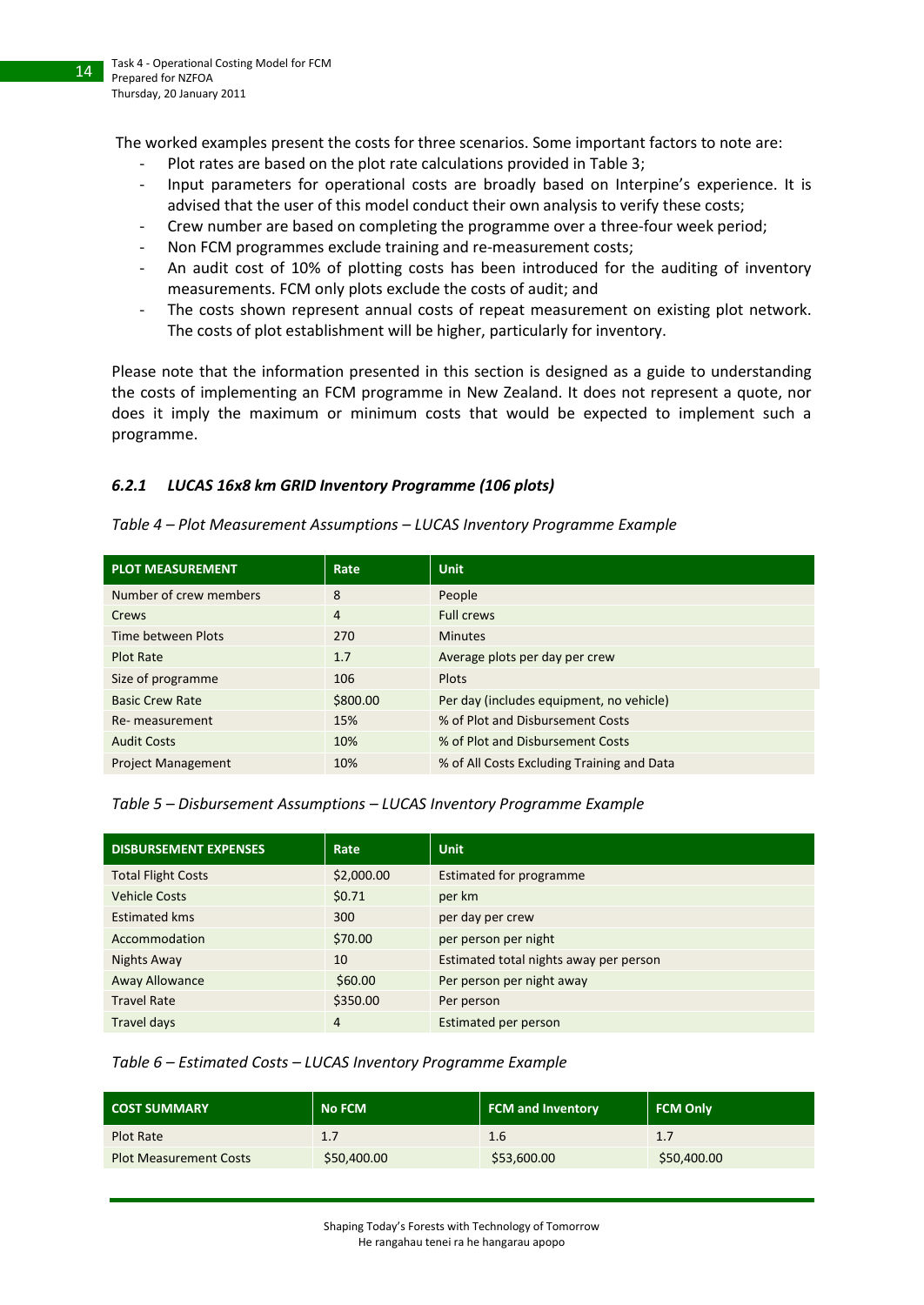Task 4 - Operational Costing Model for FCM Prepared for NZFOA Thursday, 20 January 2011

15

| <b>Disbursement Costs</b>       | \$77,276.00  | \$80,684.00  | \$77,276.00  |
|---------------------------------|--------------|--------------|--------------|
| <b>Re-measurement Costs</b>     | Ś-           | \$20,142.60  | \$19,151.40  |
| <b>Audit Costs</b>              | \$12,767.60  | \$13,428.40  | \$-          |
| <b>Project Management Costs</b> | \$14,044.36  | \$16,785.50  | \$14,682.74  |
| <b>FCM Calibration Costs</b>    | \$-          | \$12,900.00  | \$12,900.00  |
| Data Management Costs           | \$23,400.00  | \$23,400.00  | \$23,400.00  |
| <b>TOTAL</b>                    | \$177,887.96 | \$220,940.50 | \$197,810.14 |

#### <span id="page-14-0"></span>*6.2.2 Nationwide Inventory Programme (300 plots)*

<span id="page-14-1"></span>*Table 7 – Plot Measurement Assumptions – Nationwide Inventory Programme Example*

| <b>PLOT MEASUREMENT</b>   | Rate     | <b>Unit</b>                                |
|---------------------------|----------|--------------------------------------------|
| Number of crew members    | 16       | People                                     |
| Crews                     | 8        | <b>Full crews</b>                          |
| Time between Plots        | 150      | <b>Minutes</b>                             |
| Plot Rate                 | 2.4      | Average plots per day per crew             |
| Size of programme         | 300      | Plots                                      |
| <b>Basic Crew Rate</b>    | \$800.00 | Per day (includes equipment, no vehicle)   |
| Re- measurement           | 15%      | % of Plot and Disbursement Costs           |
| <b>Audit Costs</b>        | 10%      | % of Plot and Disbursement Costs           |
| <b>Project Management</b> | 10%      | % of All Costs Excluding Training and Data |

#### <span id="page-14-2"></span>*Table 8 – Disbursement Assumptions – Nationwide Inventory Programme Example*

| <b>DISBURSEMENT EXPENSES</b> | Rate           | <b>Unit</b>                            |
|------------------------------|----------------|----------------------------------------|
| <b>Total Flight Costs</b>    | \$2,000.00     | Estimated for programme                |
| <b>Vehicle Costs</b>         | \$0.71         | per km                                 |
| Estimated kms                | 250            | per day per crew                       |
| Accommodation                | \$70.00        | per person per night                   |
| Nights Away                  | 8              | Estimated total nights away per person |
| Away Allowance               | \$60.00        | Per person per night away              |
| <b>Travel Rate</b>           | \$350.00       | Per person                             |
| Travel days                  | $\overline{2}$ | Estimated per person                   |

#### <span id="page-14-3"></span>*Table 9 – Estimated Costs – Nationwide Inventory Programme Example*

| <b>COST SUMMARY</b>             | <b>No FCM</b> | <b>FCM and Inventory</b> | <b>FCM Only</b> |
|---------------------------------|---------------|--------------------------|-----------------|
| Plot Rate                       | 2.8           | 2.4                      | 2.8             |
| <b>Plot Measurement Costs</b>   | \$86,400.00   | \$100,000.00             | \$86,400.00     |
| <b>Disbursement Costs</b>       | \$183,200.00  | \$207,340.00             | \$183,200.00    |
| <b>Re-measurement Costs</b>     | \$-           | \$46,101.00              | \$40,440.00     |
| <b>Audit Costs</b>              | \$26,960.00   | \$30,734.00              | \$-             |
| <b>Project Management Costs</b> | \$29,656.00   | \$38,417.50              | \$31,004.00     |
| <b>FCM Calibration Costs</b>    | Ś-            | \$21,300.00              | \$21,300.00     |
| <b>Data Management Costs</b>    | \$23,400.00   | \$23,400.00              | \$23,400.00     |
| <b>TOTAL</b>                    | \$349,616.00  | \$467,292.50             | \$385,744.00    |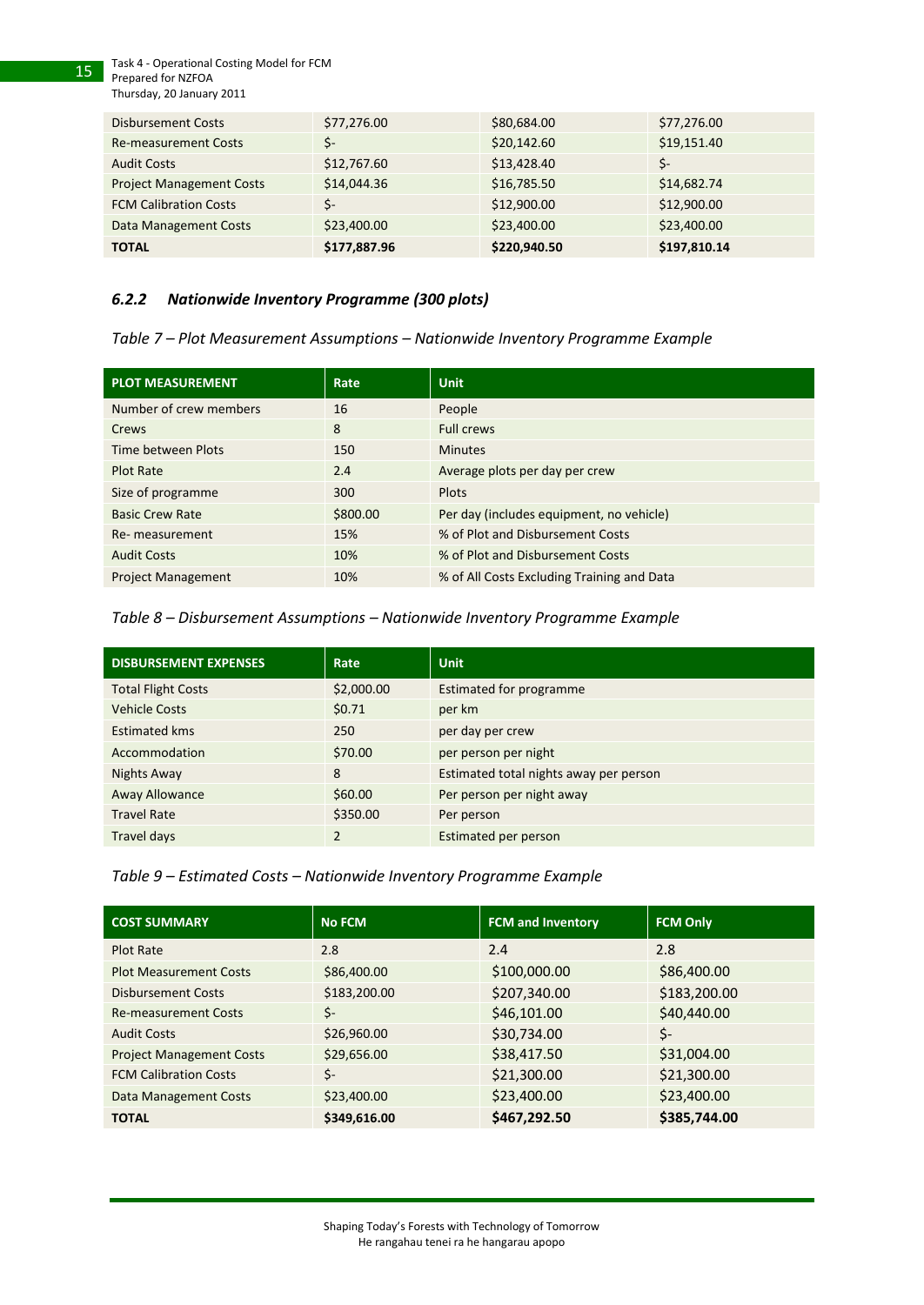#### <span id="page-15-0"></span>*6.2.3 Regional Measurement Programme (150 plots)*

#### <span id="page-15-2"></span>*Table 10 – Plot Measurement Assumptions – Regional Inventory Programme Example*

| <b>PLOT MEASUREMENT</b>   | Rate     | <b>Unit</b>                                |
|---------------------------|----------|--------------------------------------------|
| Number of crew members    | 8        | People                                     |
| Crews                     | 4        | <b>Full crews</b>                          |
| Time between Plots        | 90       | <b>Minutes</b>                             |
| <b>Plot Rate</b>          | 4.1      | Average plots per day per crew             |
| Size of programme         | 150      | Plots                                      |
| <b>Basic Crew Rate</b>    | \$800.00 | Per day (includes equipment, no vehicle)   |
| Re- measurement           | 15%      | % of Plot and Disbursement Costs           |
| <b>Audit Costs</b>        | 10%      | % of Plot and Disbursement Costs           |
| <b>Project Management</b> | 10%      | % of All Costs Excluding Training and Data |

<span id="page-15-3"></span>*Table 11 – Disbursement Assumptions – Regional Inventory Programme Example*

| <b>DISBURSEMENT EXPENSES</b> | Rate           | <b>Unit</b>                            |
|------------------------------|----------------|----------------------------------------|
| <b>Total Flight Costs</b>    | \$-            | Estimated for programme                |
| <b>Vehicle Costs</b>         | \$0.71         | per km                                 |
| <b>Estimated kms</b>         | 200            | per day per crew                       |
| Accommodation                | \$70.00        | per person per night                   |
| Nights Away                  | $\overline{2}$ | Estimated total nights away per person |
| Away Allowance               | \$60.00        | Per person per night away              |
| <b>Travel Rate</b>           | \$350.00       | Per person                             |
| Travel days                  | $\overline{2}$ | Estimated per person                   |

#### <span id="page-15-4"></span>*Table 12 – Estimated Costs – Regional Inventory Programme Example*

| <b>COST SUMMARY</b>             | <b>No FCM</b> | <b>FCM and Inventory</b> | <b>FCM Only</b> |
|---------------------------------|---------------|--------------------------|-----------------|
| <b>Plot Rate</b>                | 4.1           | 3.4                      | 4.1             |
| <b>Plot Measurement Costs</b>   | \$29,600.00   | \$29,600.00              | \$29,600.00     |
| <b>Disbursement Costs</b>       | \$28,696.00   | \$28,696.00              | \$28,696.00     |
| <b>Re-measurement Costs</b>     | Ś-            | \$8,744.40               | \$8,744.40      |
| <b>Audit Costs</b>              | \$5,829.60    | \$5,829.60               | Ś-              |
| <b>Project Management Costs</b> | \$6,412.56    | \$7,287.00               | \$6,704.04      |
| <b>FCM Calibration Costs</b>    | \$-           | \$12,900.00              | \$12,900.00     |
| Data Management Costs           | \$23,400.00   | \$23,400.00              | \$23,400.00     |
| <b>TOTAL</b>                    | \$93,938.16   | \$116,457.00             | \$110,044.44    |

#### <span id="page-15-1"></span>*6.2.4 Small-Scale Localised Inventory Programme (100 plots)*

<span id="page-15-5"></span>*Table 13 – Plot Measurement Assumptions – Localised Inventory Programme Example*

| <b>PLOT MEASUREMENT</b> | Rate <sup>1</sup> | <b>Unit</b>                    |
|-------------------------|-------------------|--------------------------------|
| Number of crew members  | 6                 | People                         |
| Crews                   | 3                 | <b>Full crews</b>              |
| Time between Plots      | 30                | <b>Minutes</b>                 |
| <b>Plot Rate</b>        | 5.6               | Average plots per day per crew |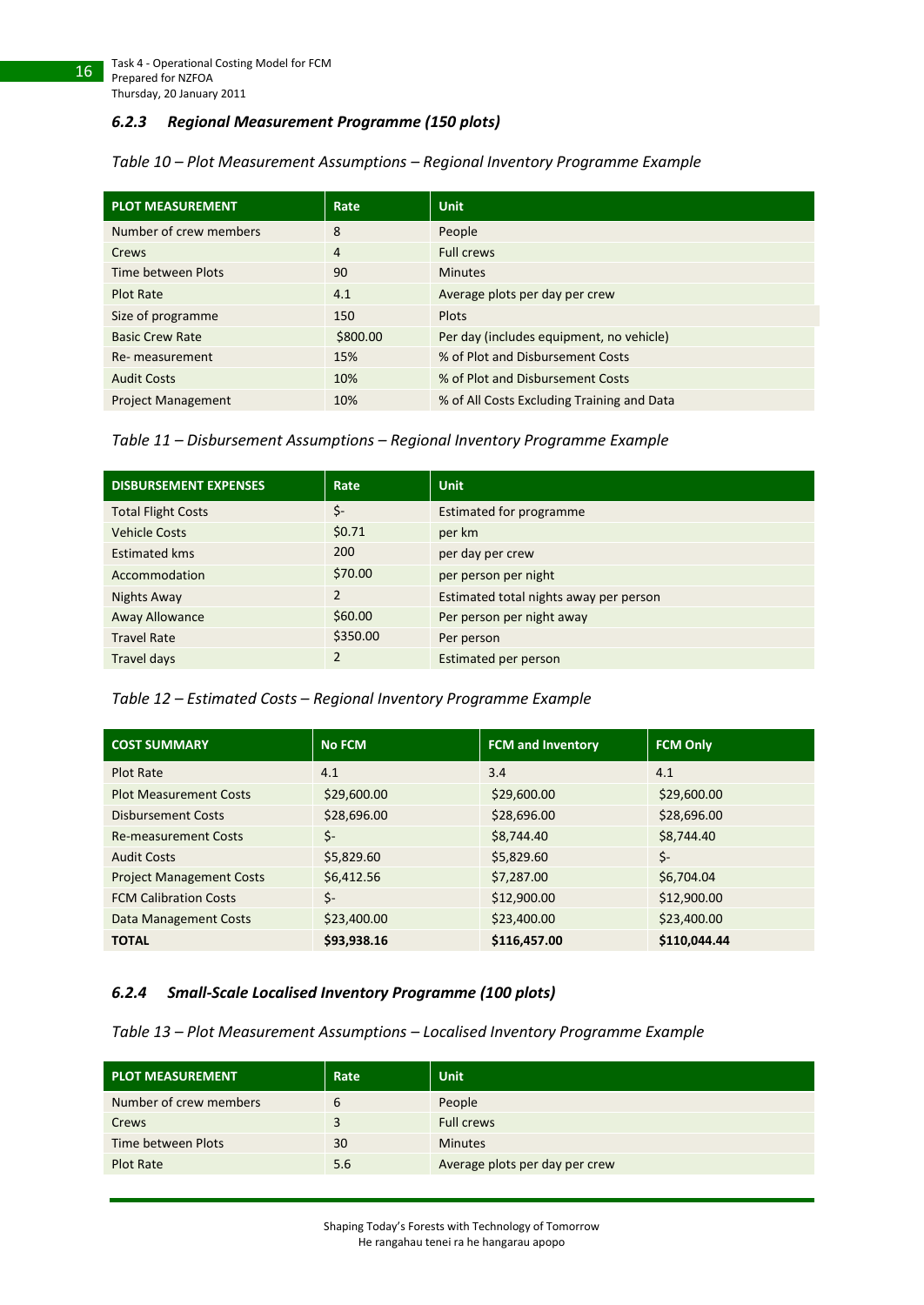Task 4 - Operational Costing Model for FCM

Prepared for NZFOA Thursday, 20 January 2011

17

| Size of programme         | 100      | <b>Plots</b>                               |
|---------------------------|----------|--------------------------------------------|
| <b>Basic Crew Rate</b>    | \$800.00 | Per day (includes equipment, no vehicle)   |
| Re-measurement            | 15%      | % of Plot and Disbursement Costs           |
| <b>Audit Costs</b>        | 10%      | % of Plot and Disbursement Costs           |
| <b>Project Management</b> | 10%      | % of All Costs Excluding Training and Data |

<span id="page-16-0"></span>*Table 14 – Disbursement Assumptions – Localised Inventory Programme Example*

| <b>DISBURSEMENT EXPENSES</b> | Rate        | <b>Unit</b>                            |
|------------------------------|-------------|----------------------------------------|
| <b>Total Flight Costs</b>    | \$-         | <b>Estimated for programme</b>         |
| <b>Vehicle Costs</b>         | \$0.71      | per km                                 |
| <b>Estimated kms</b>         | 150         | per day per crew                       |
| Accommodation                | \$70.00     | per person per night                   |
| Nights Away                  | $\mathbf 0$ | Estimated total nights away per person |
| Away Allowance               | \$60.00     | Per person per night away              |
| <b>Travel Rate</b>           | \$350.00    | Per person                             |
| Travel days                  | $\mathbf 0$ | Estimated per person                   |

<span id="page-16-1"></span>

| Table 15 - Estimated Costs - Localised Inventory Programme Example |  |  |
|--------------------------------------------------------------------|--|--|
|--------------------------------------------------------------------|--|--|

| <b>COST SUMMARY</b>             | <b>No FCM</b> | <b>FCM and Inventory</b> | <b>FCM Only</b> |
|---------------------------------|---------------|--------------------------|-----------------|
| <b>Plot Rate</b>                | 7.9           | 5.6                      | 7.9             |
| <b>Plot Measurement Costs</b>   | \$10,400.00   | \$14,400.00              | \$10,400.00     |
| <b>Disbursement Costs</b>       | \$4,153.50    | \$5,751.00               | \$4,153.50      |
| <b>Re-measurement Costs</b>     | Ś-            | \$3,022.65               | \$2,183.03      |
| <b>Audit Costs</b>              | \$1,455.35    | \$2,015.10               | \$-             |
| <b>Project Management Costs</b> | \$1,600.89    | \$2,518.88               | \$1,673.65      |
| <b>FCM Calibration Costs</b>    | \$-           | \$10,800.00              | \$10,800.00     |
| Data Management Costs           | \$23,400.00   | \$23,400.00              | \$23,400.00     |
| <b>TOTAL</b>                    | \$41,009.74   | \$61,907.63              | \$52,610.18     |